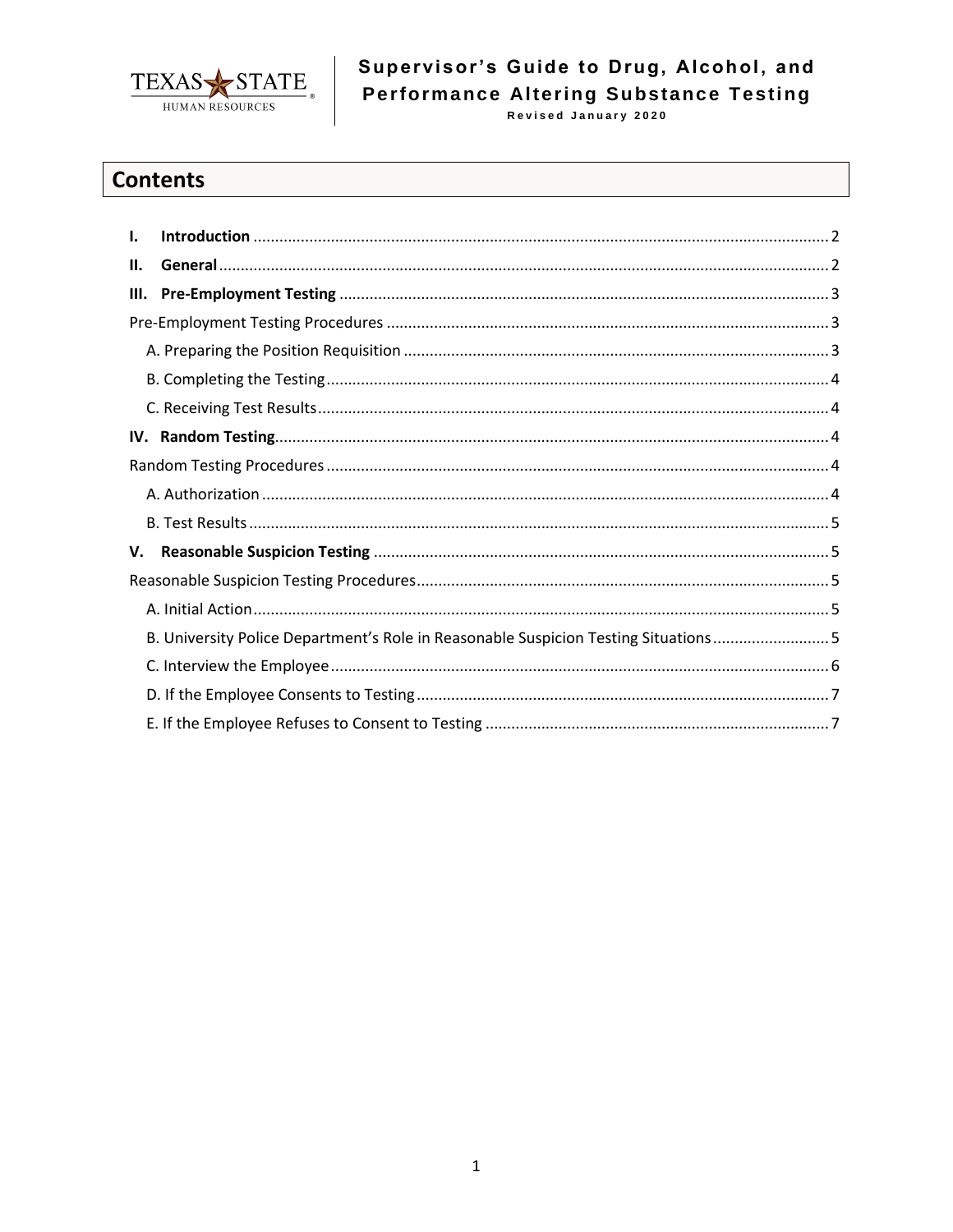# <span id="page-1-0"></span>**I. Introduction**

Texas State seeks to promote a safe, drug and alcohol-free work environment. [UPPS 04.04.18 Drug](http://policies.txstate.edu/university-policies/04-04-18.html)  [Testing for Non-Faculty Employees](http://policies.txstate.edu/university-policies/04-04-18.html) contains Texas State's policies and procedures to comply with federal, state, and TSUS Board of Regents requirements regarding the use of alcohol, drugs, and other performance altering substances. The guidelines in this document must be followed and will assist supervisors and managers to meet the requirements of the UPPS.

Please contact Human Resources at 512.245.2557 for assistance in applying the guidelines in this document or with questions regarding the provisions of [UPPS 04.04.18.](http://policies.txstate.edu/university-policies/04-04-18.html)

# <span id="page-1-1"></span>**II. General**

The University will conduct Pre-Employment Testing and may conduct Random Testing and Reasonable Suspicion Testing as determined to be appropriate.

The university will contract with an approved independent drug testing service(s) to conduct all drug testing. The service(s) must meet all legal requirements for a qualified and secure testing process. The approved testing services for Texas State are:

| <b>San Marcos Campus Employment Testing</b>    | <b>Round Rock Campus Employment Testing</b>      |  |
|------------------------------------------------|--------------------------------------------------|--|
| Location                                       | Location                                         |  |
| <b>PTRC</b>                                    | <b>Concentra Medical</b>                         |  |
| Open 24/7<br>$\bullet$                         | Open M-F 8-5 Sat-9-4 (Outside these<br>$\bullet$ |  |
| 915 TX-80<br>$\bullet$                         | business hours contact PTRC)                     |  |
| San Marcos, Texas 78666<br>$\bullet$           | 117 Louis Henna Blyd #200<br>$\bullet$           |  |
| 512.353.4575 University day hours<br>$\bullet$ | Round Rock, Texas 78664<br>$\bullet$             |  |
| 512.861.6218 After-hours<br>$\bullet$          | 512.255.9634                                     |  |
|                                                | <b>Concentra Form for Testing</b>                |  |

When the individual reports to a designated testing facility for any required testing, that individual must present photo identification. If an individual cannot present photo identification, the testing facility cannot perform the testing. If a test is conducted onsite at the campus workplace and an employee is not able to present identification, a supervisor may identify the employee in lieu of the employee presenting a photo ID.

The department requesting the drug testing will pay for the cost of the drug testing per Section III.A.3. below.

Test results are confidential. Only Human Resources, appropriate supervisory officials, designated substance abuse treatment professionals approved by the University, and the individual tested may receive the results of the testing.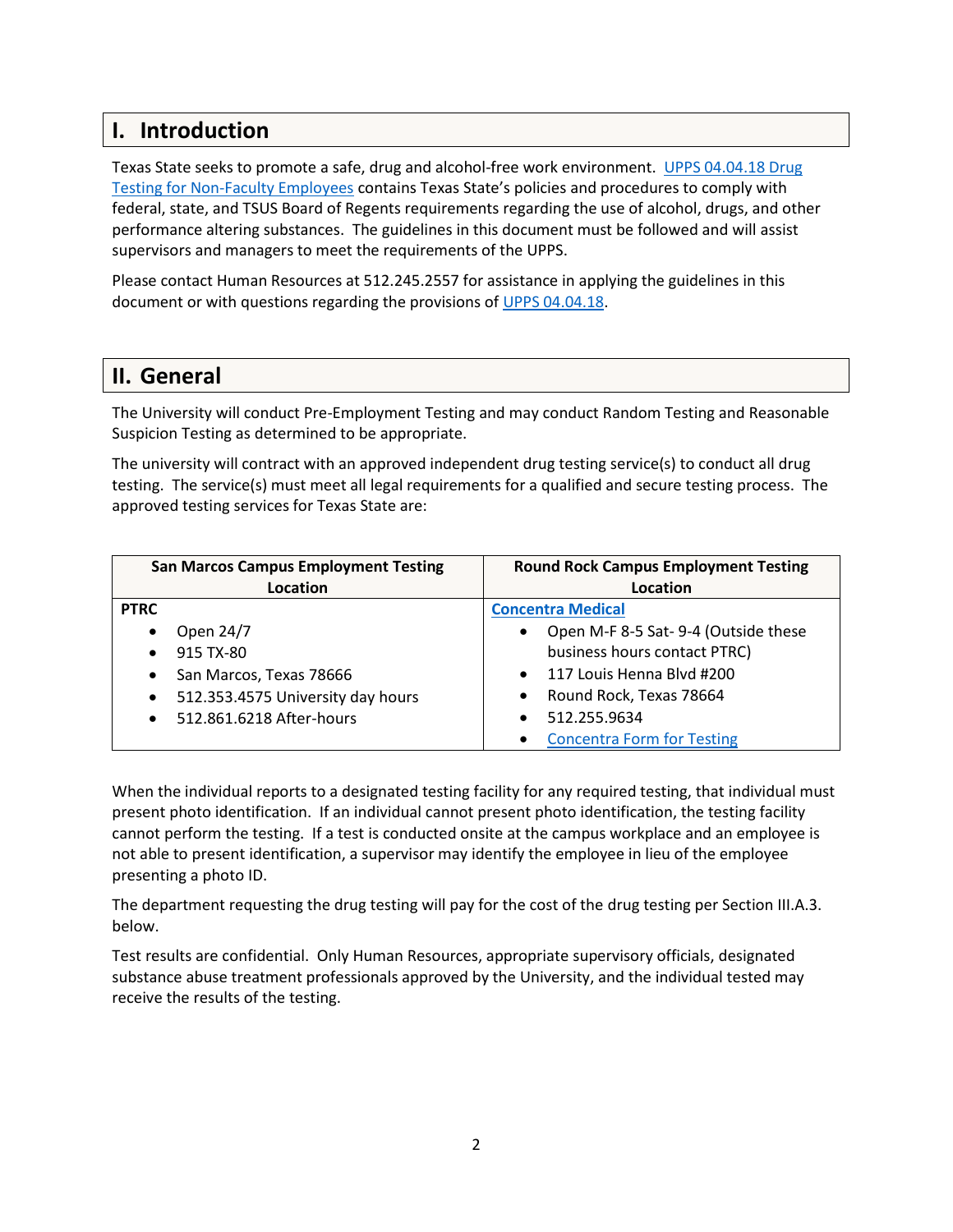# <span id="page-2-0"></span>**III.Pre-Employment Testing**

Testing is required for all persons employed in positions defined i[n UPPS 04.04.18](http://policies.txstate.edu/university-policies/04-04-18.html) as safety sensitive, which includes all positions that involve any of the following:

- 1. Carrying firearms;
- 2. Access to controlled substances;
- 3. Medical diagnosis, treatment, or care of patients;
- 4. Operation of medical equipment or the performance of a medical test or analysis used to diagnose or treat patients;
- 5. Care or welfare of children;
- 6. The requirement of a commercial driver's license in the operation of university vehicles.

The specific staff titles noted below are all of the safety-sensitive staff titles that require testing:

| <b>Unclassified/Exempt</b>     |                                 |                            |  |  |
|--------------------------------|---------------------------------|----------------------------|--|--|
| All positions at Child         | <b>Head Child Care Teacher</b>  | Lieutenant                 |  |  |
| Development Center             |                                 |                            |  |  |
| <b>Medical Technologist II</b> | <b>Nurse Practitioner</b>       | Nurse, Clinical Supv       |  |  |
| Nurse, RN                      | <b>Nutrition Supervisor</b>     | Pharmacist I               |  |  |
| <b>Pharmacy Supervisor</b>     | Physician                       | Psychologist               |  |  |
| Senior Psychologist            | <b>Supervising Psychologist</b> | Supervisor,                |  |  |
|                                |                                 | <b>Laboratory Services</b> |  |  |
| Captain                        | Director, University Police     |                            |  |  |
| <b>Classified/Non-Exempt</b>   |                                 |                            |  |  |
| <b>Driver</b>                  | Child Care Teacher Aide         | <b>Medical Assistant</b>   |  |  |
| <b>Medical Technologist</b>    | Nurse, LVN                      | <b>Pharmacy Tech</b>       |  |  |
| Police Officer                 | Dispatcher                      | <b>Guard Sergeant</b>      |  |  |
| Sergeant                       | Corporal                        |                            |  |  |

# <span id="page-2-1"></span>**Pre-Employment Testing Procedures**

These procedures apply to (1) individuals not employed by the university who have been selected to fill a safety sensitive position, and (2) individuals who have been selected for transfer, promotion, or reclassification to a safety sensitive position.

## <span id="page-2-2"></span>**A. Preparing the Position Requisition**

- 1. Prepare the position requisition for the appropriate action (e.g., recruiting, reclassification, etc.) in the applicant tracking system (EASY).
- 2. In the position requisition, select "Alcohol and Drug Test." Then, select "Yes".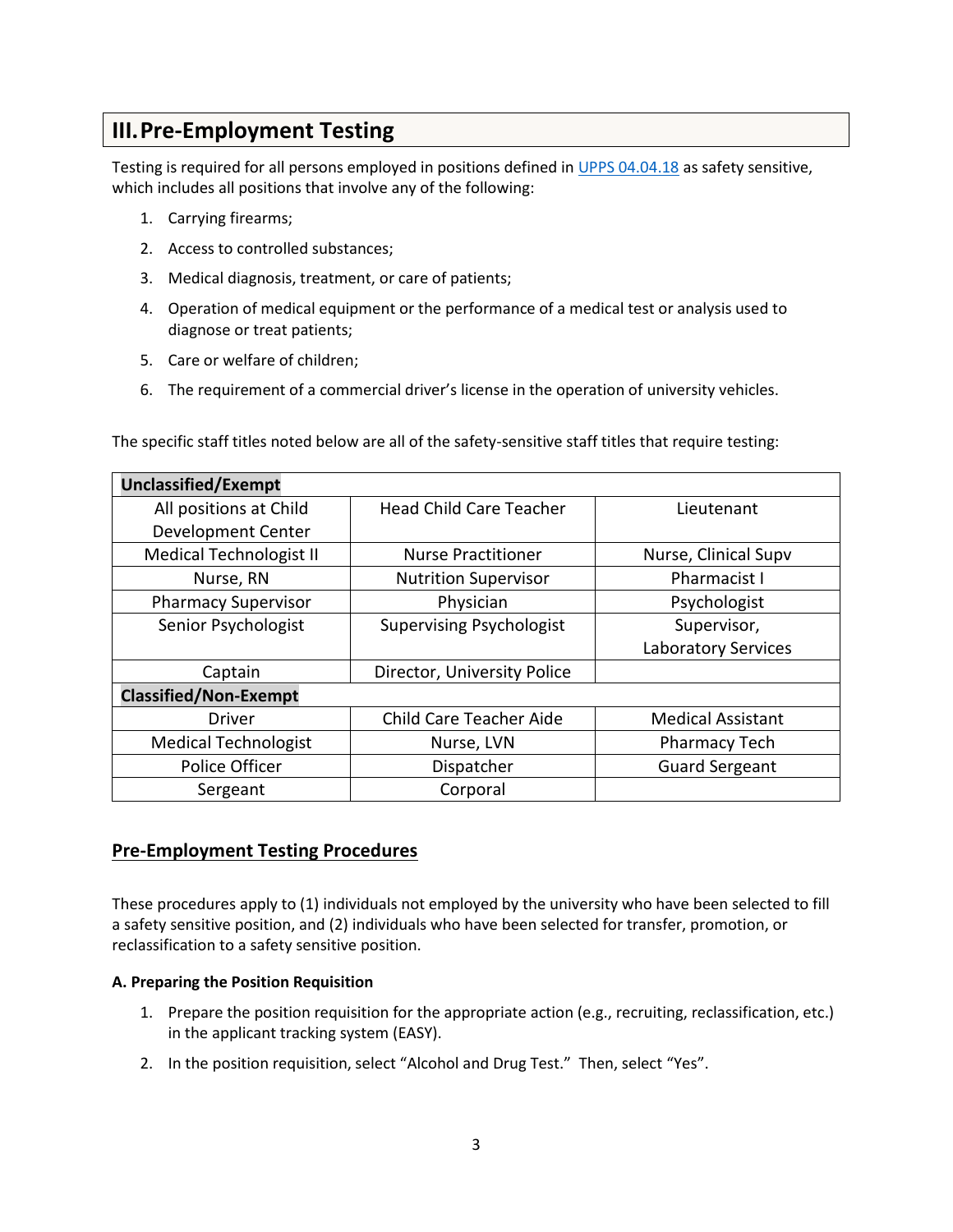- 3. In the position requisition, indicate a cost center/fund for billing purposes. The cost of the testing is borne by the department. Human Resources will receive the bill for the testing service and will forward to Accounts Payable for payment.
- 4. Any position requisition requiring testing will state in the "Additional Information for Applicants" section that the applicant selected will be required to consent to testing.
- 5. Once the position requisition is completed, route it through prescribed approval channels.

## <span id="page-3-0"></span>**B. Completing the Testing**

- 1. The department notifies the applicant/employee of selection to fill the position.
- 2. The department directs the applicant/employee to complete the test at the appropriate locations. In San Marcos, the department directs the applicant/employee to PTRC. Appointments may be made but are not necessary.
- 3. In Round Rock, the Concentra [Form for Testing](https://gato-docs.its.txstate.edu/jcr:e3e44edb-91e0-407c-a794-dce0678903ed/Concentra%20Employee%20Authorization_12.2017.docx) and directions to the Round Rock testing facility must be obtained from the Associate Director, Round Rock Campus in suite 401, Avery Administration Building.
- 4. The applicant/employee will have three (3) hours from the time of departure from the Round Rock Campus Administration Building to complete the test. No appointment is necessary. The individual must go to the facility with a form of photo identification and the test request form to check in for the test.

## <span id="page-3-1"></span>**C. Receiving Test Results**

- 1. The testing facility, whether in San Marcos or Round Rock, will notify Human Resources of the test results, usually in 1-3 days.
- 2. Human Resources will notify the department of the test results for the individual tested. The specific test results will be provided upon request to the appropriate supervisory officials.
- 3. If the test results are **negative**, Human Resources will instruct the department to proceed with appointing the individual to the position.
- 4. If the test results are **positive or inconclusive**, Human Resources will instruct the department not to appoint the individual to the position and proceed with an employment offer to an alternate candidate if one is designated.

# **IV. Random Testing**

Testing for applicants/employees who must possess a Commercial Drivers' License as a condition of employment will be conducted.

Random testing will be conducted only for safety sensitive positions and must have the approval of the division vice president, TSUS Associate General Counsel, and Asst. VP, Human Resources.

# <span id="page-3-2"></span>**Random Testing Procedures**

## <span id="page-3-3"></span>**A**. **Authorization**

1. Supervisors may submit requests for random testing to the division vice president.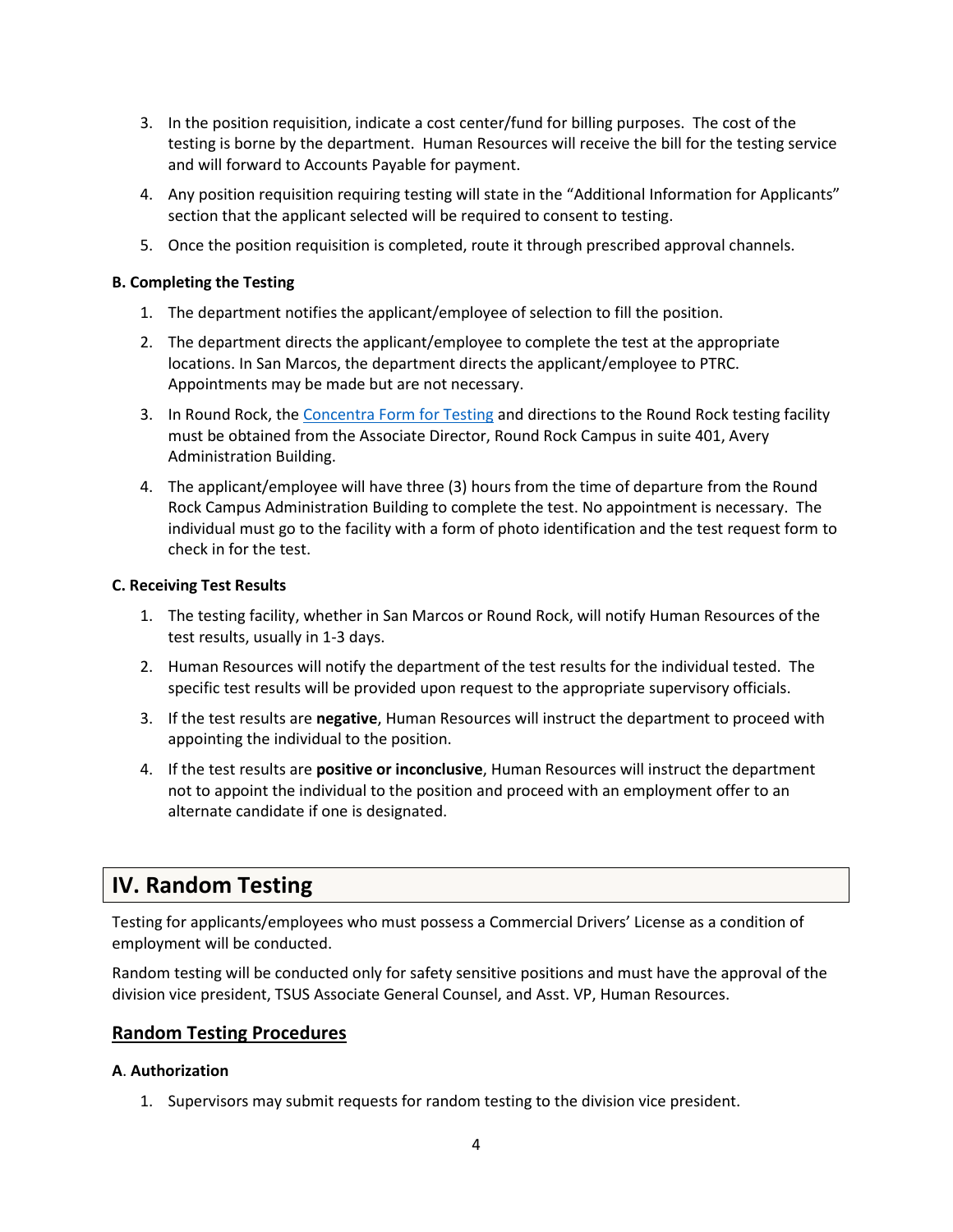- 2. The request must include justification for the testing.
- 3. The division vice president, TSUS Associate General Counsel, and Asst. VP, Human Resources, will discuss and consider the request.
- 4. If the request is approved, Human Resources will coordinate testing to be conducted through an independent outside testing service.

## <span id="page-4-0"></span>**B. Test Results**

- 1. Human Resources will receive the test results from the testing service.
- 2. Test results will be shared with the division vice president, TSUS Associate General Counsel, appropriate supervisory officials, and the individual tested.
- 3. Any action taken based on the test results will be determined by the division Vice President.

# <span id="page-4-1"></span>**V. Reasonable Suspicion Testing**

All university staff and student employees, except those listed as faculty in the University Pay Plan, are subject to reasonable suspicion testing whenever there is a reason to believe that the employee may have violated the provisions of this UPPS. Reasonable suspicion testing will be conducted at the worksite by an independent testing service within 30-45 minutes of notification.

# <span id="page-4-2"></span>**Reasonable Suspicion Testing Procedures**

## <span id="page-4-3"></span>**A. Initial Action**

- 1. If the supervisor suspects that the individual's work behavior is being negatively influenced by alcohol, drugs, or other performance altering substance, the supervisor should immediately call Human Resources at 512.245.2557 before taking any action with the employee. Human Resources will discuss with the supervisor and Department Head.
- 2. If the situation occurs outside of regular business hours (e.g., during work shift), the supervisor should follow the procedures provided in this guideline and notify Human Resources immediately when regular business hours resume.
- 3. If the employee is experiencing a serious medical difficulty, is exhibiting behavior that is a danger to self or others, or is threatening safety in the workplace, the supervisor should call 911 immediately.

## <span id="page-4-4"></span>**B. University Police Department's Role in Reasonable Suspicion Testing Situations**

University Police Department (UPD) officers are available to be on-site at the workplace when supervisors conduct a reasonable suspicion interview with an employee. After Human Resources is notified, the supervisor should call UPD for such assistance when a reasonable suspicion interview is to be conducted. Officers will be present for safety reasons only and will not take any action nor restrain an employee unless an employee exhibits:

1. Threatening or aggressive behavior toward the supervisor(s) or other employees;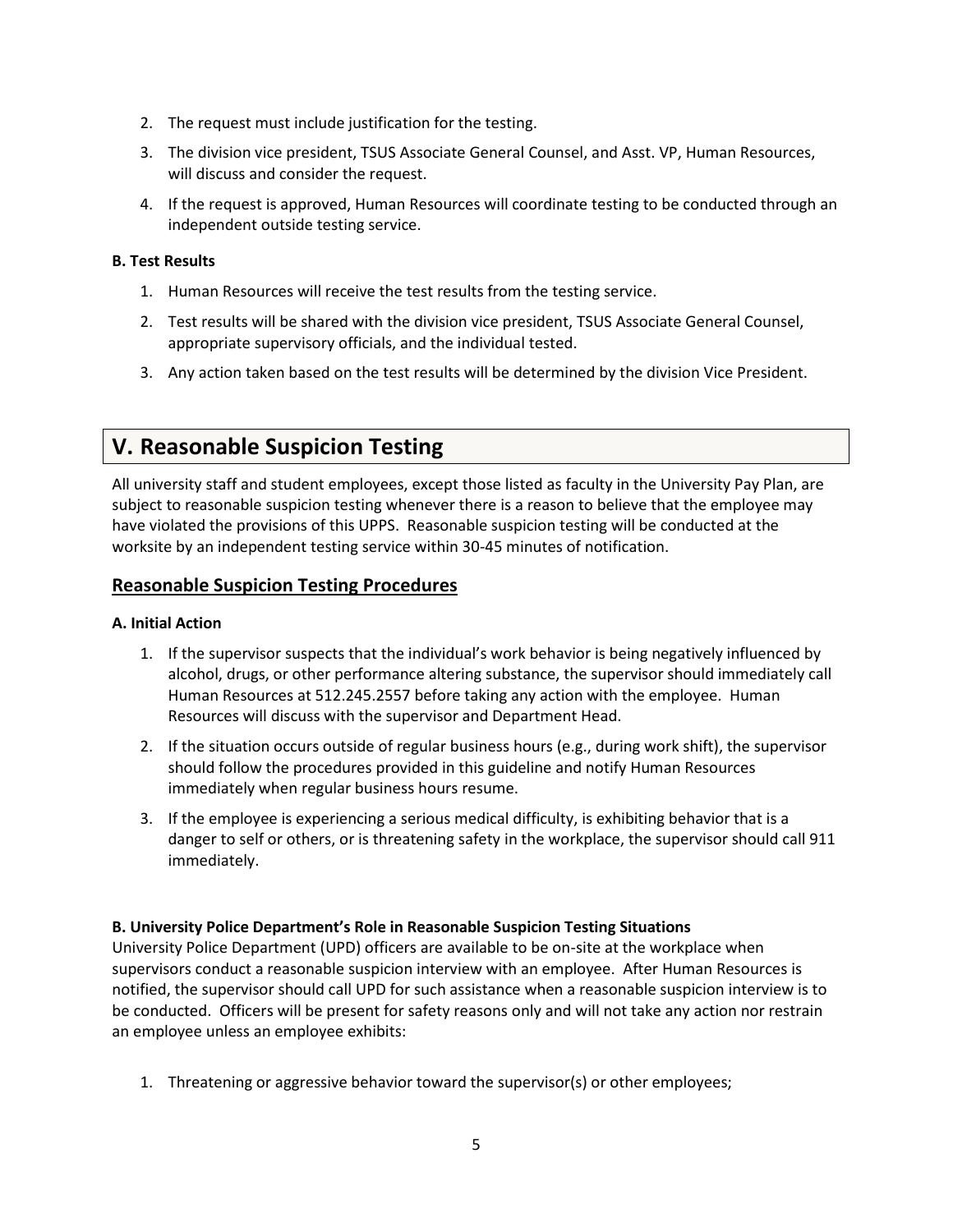- 2. The employee is a danger to himself/herself or others;
- 3. Any other reason deemed necessary by the police officer.

If the employee is sent home, the officer will issue a no trespass notice to the employee for a discretionary number of hours to protect against the employee returning to the workplace to seek any form of retaliation. If an employee refuses to leave the workplace after being ordered to do so by the supervisor, the officer will act to ensure compliance with the supervisor's order.

## <span id="page-5-0"></span>**C. Interview the Employee**

- 1. Prepare for the interview by securing copies of the appropriate [Reasonable Suspicion Testing](http://www.hr.txstate.edu/employee-relations/forms.html)  [Forms.](http://www.hr.txstate.edu/employee-relations/forms.html)
- 2. If possible, obtain the assistance of the department head or his/her designee (or other supervisor/manager) to serve as a witness.
- 3. Contact UPD per above to have an officer at the interview site. UPD: 512.245.2805
- 4. Interview the employee and make notes, recording language used and observations of behavior on th[e incident](http://gato-docs.its.txstate.edu/jcr:ab808900-58c1-4648-b89e-c1dd672be891/Incident%20Report_06.2017.docx) an[d observation forms.](http://gato-docs.its.txstate.edu/jcr:18c5efeb-6327-49dd-b82d-d89c2dad932d/Reasonable%20Suspicion%20Observation%20Form_06.2017.docx) DO NOT accuse the employee of being under the influence of anything, but share your observations and ask the following questions to create a context for the appearance and/or behavior:

"Has something happened that caused the appearance/behavior we have observed?"

"Are you ill?"

"Have you taken any prescription or over the counter medication while at work or before coming to work?"

"Have you recently taken any illegal drugs or consumed alcohol?

- 5. Allow the employee an opportunity to provide an explanation for his/her appearance/behavior.
	- a. If the supervisor is satisfied that reasonable suspicion no longer exists, document that conclusion on th[e incident](http://gato-docs.its.txstate.edu/jcr:ab808900-58c1-4648-b89e-c1dd672be891/Incident%20Report_06.2017.docx) an[d observation forms.](http://gato-docs.its.txstate.edu/jcr:18c5efeb-6327-49dd-b82d-d89c2dad932d/Reasonable%20Suspicion%20Observation%20Form_06.2017.docx) Confidentially send the forms to Human Resources, attention Employee Relations.
	- b. If the supervisor still feels that reasonable suspicion exists, the supervisor should proceed to arrange testing. Document the testing on the [Incident](http://gato-docs.its.txstate.edu/jcr:ab808900-58c1-4648-b89e-c1dd672be891/Incident%20Report_06.2017.docx) and Reasonable [Suspicion Observation Forms.](http://gato-docs.its.txstate.edu/jcr:18c5efeb-6327-49dd-b82d-d89c2dad932d/Reasonable%20Suspicion%20Observation%20Form_06.2017.docx)
		- i. The supervisor should inform the employee that, based on the interview and observations, the supervisor intends to arrange for a reasonable suspicion test to be conducted within the next 30-45 minutes at the worksite by the university's testing vendor.
		- ii. The supervisor should inform the employee that reasonable suspicion testing is authorized by policy i[n UPPS 04.04.18](http://policies.txstate.edu/university-policies/04-04-18.html) and that refusal to test is grounds for disciplinary action up to and including discharge.
		- iii. The supervisor should ask the employee to consent to testing by signing the [consent form.](http://gato-docs.its.txstate.edu/jcr:a0c7de45-7ced-4299-923e-0bf385368143/Consent%20to%20reasonable%20suspicion%20testing_06.2017.docx)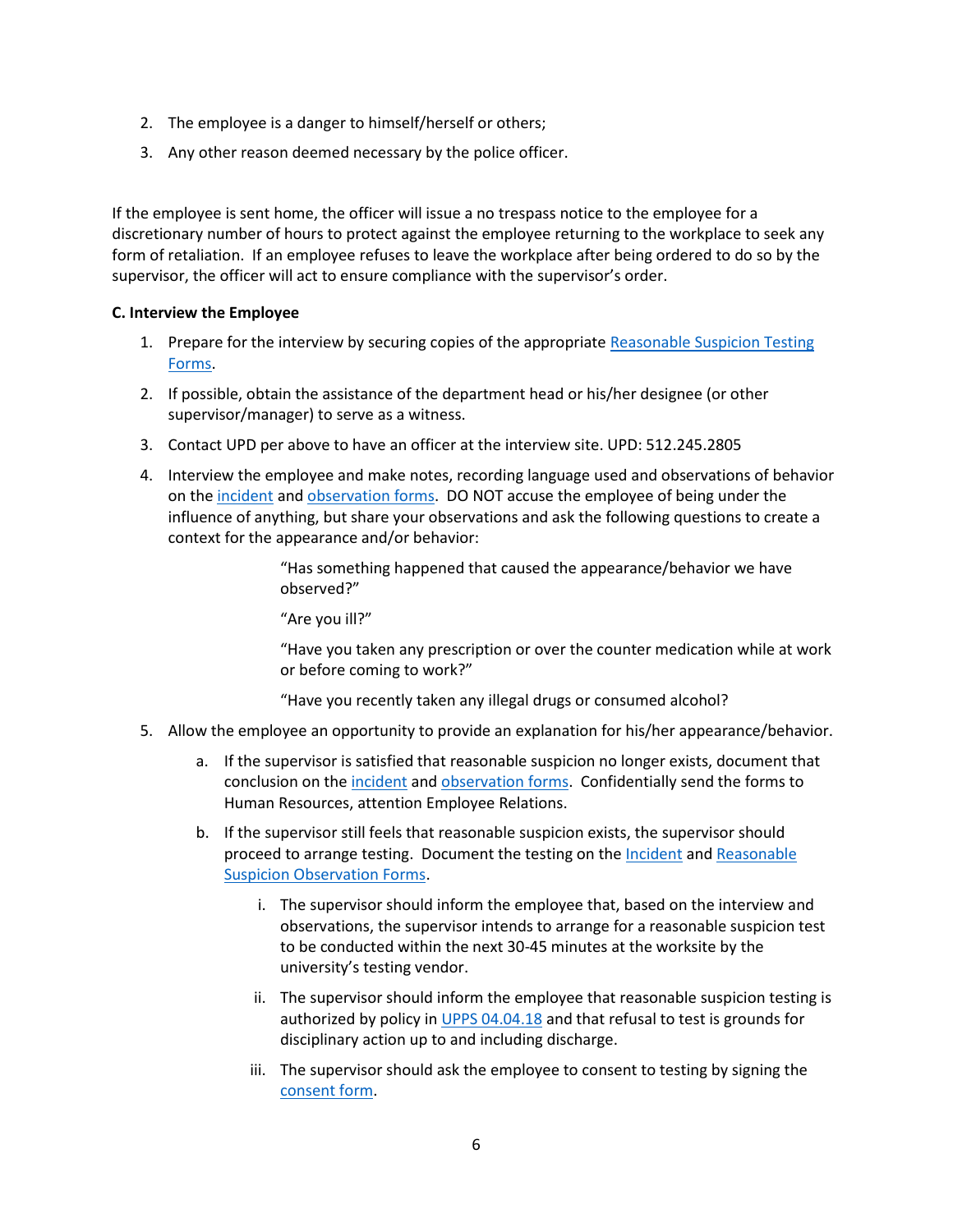## <span id="page-6-0"></span>**D. If the Employee Consents to Testing**

- 1. The supervisor should have the employee sign th[e Consent to Reasonable Suspicion Testing](http://gato-docs.its.txstate.edu/jcr:a0c7de45-7ced-4299-923e-0bf385368143/Consent%20to%20reasonable%20suspicion%20testing_06.2017.docx)  [form.](http://gato-docs.its.txstate.edu/jcr:a0c7de45-7ced-4299-923e-0bf385368143/Consent%20to%20reasonable%20suspicion%20testing_06.2017.docx)
- 2. The supervisor should keep the employee in a neutral place; the employee is not to return to work.
- 3. The supervisor should immediately contact PTRC at 512.353.4575 to request immediate on-site testing. Provide the location of the worksite. PTRC representatives may take up to one hour to arrive.
- 4. When PTRC arrives at the worksite, their representative will ask the employee for medical information including medications. This information will not be shared with the supervisor.
- 5. The PTRC testing will take about 30 minutes. The initial negative or positive result will be available immediately. The detailed urine analysis results will be provided to Human Resources in 1-3 days.
	- a. Negative test Supervisor will send employee home on administrative leave until next scheduled shift.
	- b. Positive test Supervisor will send employee home on administrative leave until the supervisor and Human Resources determine subsequent actions
	- c. The supervisor may ask employee to contact a family member or friend to take the employee home or use a taxi voucher to arrange transportation for the employee
- 6. Fax all forms immediately to Human Resources at 512.245.1942, attention Employee Relations. Alternatively, the forms may be scanned and emailed t[o hr@txstate.edu,](mailto:hr@txstate.edu) attention Employee Relations. Keep the forms in a separate, confidential, and secure file until further instructed by Human Resources.

## <span id="page-6-1"></span>**E. If the Employee Refuses to Consent to Testing**

- 1. The supervisor should remind the employee of the consequences (i.e., disciplinary action) of not consenting to testing.
- 2. The supervisor should ask the employee to sign the Refusal to Consent to Reasonable Suspicion [Testing form.](http://gato-docs.its.txstate.edu/jcr:3e81392a-cbf0-492d-9940-195db53cf63a/Refusal%20to%20consent%20to%20reasonable%20suspicion%20testing_06.2017.docx) If the employee refuses to sign, so note on the form. Also, have any witnesses so note on the form.
- 3. The supervisor will send the employee home on administrative leave until the supervisor and Human Resources determine subsequent actions.
	- a. The supervisor may ask the employee to contact a family member or friend to take the employee home or use the taxi voucher to arrange transportation for the employee.
- 4. If the employee tries to leave the interview and/or worksite, the supervisor must not attempt to interfere with the departure.
- 5. The UPD officer on site also will not restrain the employee from departure unless, in the judgment of the officer, the employee is a danger to himself/herself or others.